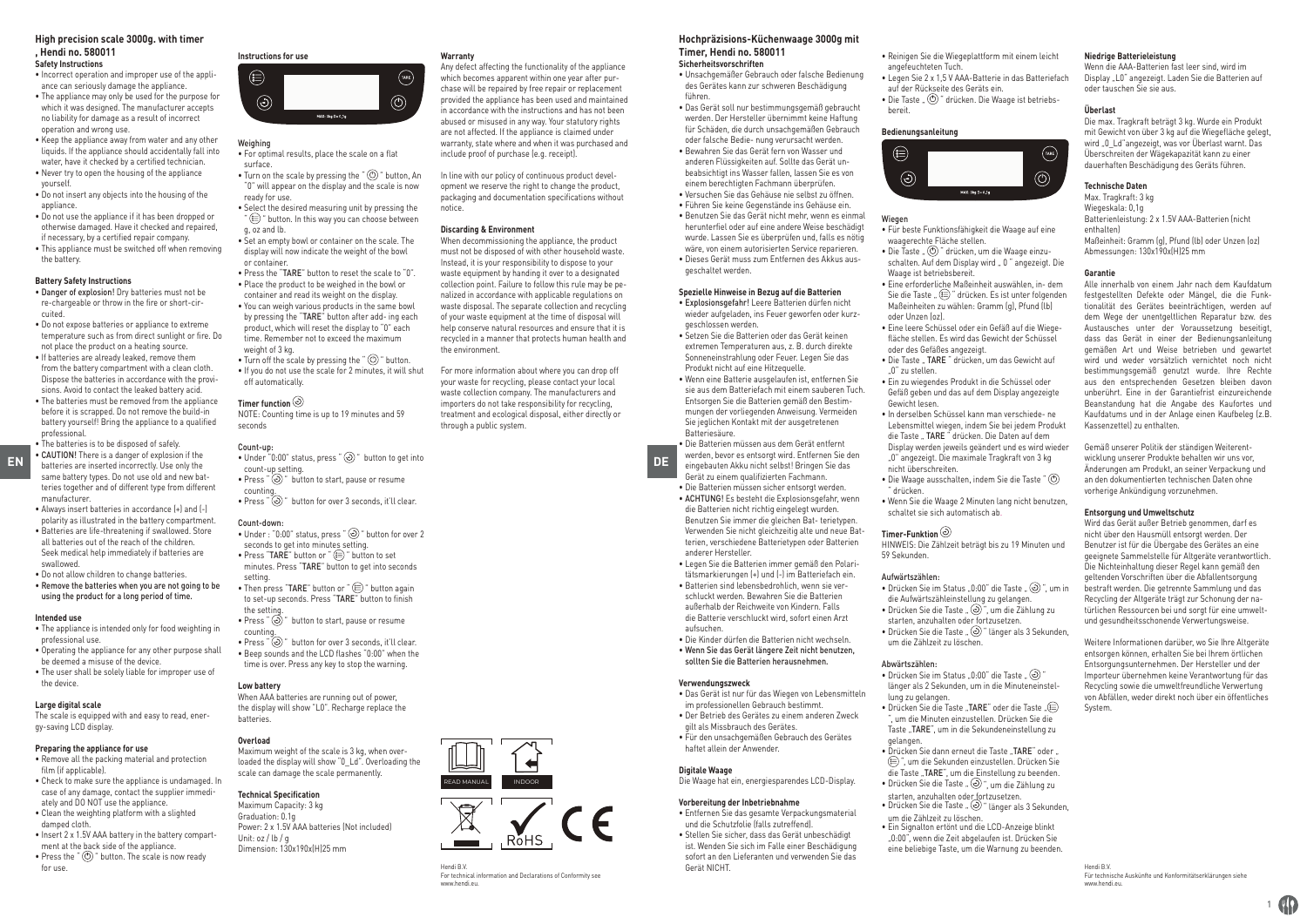#### **Hoge precisieweegschaal 3000g. met timer, Hendi nr. 580011 Veiligheidsinstructies**

- Onjuiste bediening of oneigenlijk gebruik kan het apparaat ernstige schade toebrengen. • Het apparaat is alleen geschikt voor gebruik voor
- het doel waarvoor het is ontworpen. De fabrikant aanvaardt geen enkele aansprakelijkheid voor schade die ontstaat als gevolg van onjuiste bediening of oneigenlijk gebruik.
- Houd het apparaat uit de buurt van water en andere vloeistoffen. Indien het apparaat toch in een vloeistof belandt, laat het dan nakijken door een gekwalificeerd technicus.
- Probeer nooit zelf de behuizing van het apparaat te openen. • Plaats geen objecten in de behuizing van het
- apparaat. • Gebruik het apparaat niet indien het gevallen of
- enigerlei beschadigd is. Laat het apparaat eerst nakijken en indien nodig repareren door een gekwalificeerd reparatiebedrijf.
- U moet dit apparaat uitschakelen als u de batterij verwijdert.

### **Veiligheidsinstructies batterij**

- Explosiegevaar! U mag drogecelbatterijen niet herladen, in vuur gooien of kortsluiten.
- Stel batterijen of apparatuur niet bloot aan extreme temperaturen, zoals direct zonlicht of brand. Plaats het product niet op een warmtebron.
- Als de batterij al lekken, verwijder ze dan uit het batterijvak met een schone doek. Gooi de batterijen in overeenstemming met de wet weg. Vermijd contact met het gelekte batterijzuur.
- U moet de batterijen uit de apparatuur halen voordat u deze weggooit. Verwijder de ingebouwde accu niet zelf! Breng de apparatuur naar een erkende professional.
- LET OP! Er bestaat gevaar voor explosies als de batterijen onjuist worden geplaatst. Gebruik alleen batterijen van hetzelfde type. Gebruik oude en nieuwe batterijen, batterijen van een verschillend type of batterijen van verschillende fabrikanten niet samen.
- Plaats batterijen altijd in overeenstemming met de (+) en (-) polariteit zoals afgebeeld in het batterijvak.
- Batterijen zijn levensgevaarlijks indien ingeslikt. Bewaar batterijen buiten het bereik van kinderen. Raadpleeg onmiddellijk een arts indien batterijen zijn ingeslikt.
- Laat kinderen niet de batterijen vervangen. • Verwijder de batterijen als u het product voor een langere periode niet gebruikt.

#### **Bedoeld gebruik**

- Het apparaat is alleen bedoeld voor het wegen van voedsel in een professionele omgeving.
- Gebruik van het apparaat voor andere doeleinden wordt beschouwd als een verkeerd gebruik van het annaraat.
- De gebruiker is als enige verantwoordelijk voor verkeerd gebruik van het apparaat.

#### **Elektronische weegschaal**

De weegschaal is voorzien van een energiezuinig LCD scherm.

#### **Voorbereiding voor gebruik**

- Verwijder al het verpakkingsmateriaal en de beschermfilm (indien van toepassing).
- Controleer of de apparatuur niet is beschadigd. Bij schade neemt u onmiddellijk contact op met de leverancier en gebruikt u de apparatuur NIET. • Reinig het weegplatform met een klein vochtig doekje.

• Plaats 2 x 1,5 V AAA-batterijen in het batterijcompartiment aan de achterzijde van het apparaat. • Druk op de "  $\circlearrowright$  " toets. Het apparaat is nu klaar voor gebruik.

## **Aanwijzingen voor gebruik**



#### Wegen

• Voor optimale resultaten plaatst u het apparaat op een waterpas oppervlak.

- Schakel de weegschaal in door op de " $\circledcirc$ " knop te drukken. "0" verschijnt in het scherm, het apparaat is klaar voor gebruik. • Kies de gewenste eenheid door te drukken op de
- $\hat{r}\left(\widehat{r}\right)$ " knop. Beschikbare eenheden zijn gram (g), pond (lb) of ounces (oz). • Plaats een lege kom of houder op de weegschaal.
- Het gewicht van dit object wordt getoond. • Druk op de "TARE" knop om de schaal terug te zetten naar "0".
- U kunt verschillende ingrediënten in 1 houder wegen door na het toevoegen van elk ingre- diënt op "TARE" te drukken. Let er op dat het maximale gewicht van 3 kg niet overschre- den wordt. • Schakel het apparaat uit door weer op de " (0) knop te drukken.

• Als u de weegschaal 2 minuten niet gebruikt, wordt deze automatisch uitgeschakeld.

### **Timerfunctie**

OPMERKING: De tijd telt tot 19 minuten en 59 seconden

#### Omhoog tellen:

• Als de status "0:00" is, drukt u op de knop " $\textcircled{\tiny{3}}$ " om het tellen in te stellen op omhoog.  $\bullet$  Druk op de knop " $\odot$ " om het tellen te starten, te pauzeren of te hervatten.  $\bullet$  Als u langer dan 3 seconden op de knop " $\circledcirc$ " drukt, wordt de selectie gewist.

### Omlaan tellen:

• Als de status "0:00" is, drukt u langer dan 2 seconden op de knop " $\odot$ " om naar de instelling voor minuten te gaan. • Druk op de knop "TARE" of " I om minuten in te stellen. Druk op de knop "TARE" om naar de instelling voor seconden te gaan. • Druk vervolgens nogmaals op de knop "TARE" of " " om de seconden in te stellen. Druk op de knop "TARE" om de instelling te beëindigen. • Druk op de knop " $\odot$ " om het tellen te starten, te pauzeren of te hervatten. • Als u langer dan 3 seconden op de knop " $\circledcirc$ " drukt, wordt de selectie gewist. • Als de tijd om is, hoort u een piep en knippert de melding "0:00" op het LCD. Druk op een toets om de waarschuwing te stoppen.

### **Batterijen leeg**

Als de AAA-batterijen geen stroom meer hebben, geeft het scherm de melding "L0" weer. Herlaad of vervang de batterijen.

### **Overbelasting**

Het maximale weeggewicht van de weegschaal is 3 kg. Als er meer dan 3 kg geplaatst wordt, dan zal het display met de melding "0\_Ld" overbelasting aangeven. Indien de 3 kg ruim genoeg overschreden wordt kan er permanente schade ontstaan aan de weegschaal.

Hendi B.V.

www.hendi.eu.

#### **Technische specificaties**

Maximum Capaciteit: 3 kg Schaalverdeling: 0,1g Energievoorziening: 2 x 1.5V AAA-batterijen (niet inbegrepen). Eenheden: gram (g), pond (lb) of ounces (oz) Afmetingen: 130x190x(H)25 mm

#### **Garantie**

Elk defect waardoor de werking van het apparaat nadelig wordt beïnvloed dat zich binnen één jaar na aankoop van het apparaat voordoet, wordt gratis hersteld door reparatie of vervanging, mits het apparaat conform de instructies is gebruikt en onderhouden en niet op enigerlei wijze verkeerd is behandeld of misbruikt. Dit laat onverlet uw bij wet bepaalde rechten. Als de garantie van kracht is, vermeld dan waar en wanneer u het apparaat hebt gekocht en sluit een aankoopbewijs bij (bijv. kassabon of factuur).

Gezien ons streven naar voortdurende verdere productontwikkeling behouden wij ons het recht voor, zonder voorafgaande kennisgeving wijzigingen aan te brengen aan product, verpakking en documentatie.

#### **Verwijdering & milieu**

**NL** • **PLO PLACE CONCERT CONCERT SECONDER PLACE CONCERT CONCERT CONCERT CONCERT CONCERT PLACE CONCERT PLACE CONCERT PLACE CONCERT PLACE CONCERT PLACE CONCERT PLACE CONCERT PLACE CONCERT PLACE CONCERT PLACE CONCERT PLACE** Bij de buitengebruikstelling van het apparaat, mag het niet met het overige huisafval worden verwijderd. In plaats daarvan is het uw verantwoordelijkheid om uw afgedankte apparatuur in te leveren bij een daartoe aangewezen inzamelpunt. Het niet opvolgen van deze regel kan worden bestraft in overeenstemming met de geldende voorschriften voor afvalverwerking. De gescheiden inzameling en recycling van uw afgedankte apparatuur ten tijde van buitengebruikstelling helpt bij de instandhouding van natuurlijke hulpbronnen en waarborgt dat de apparatuur wordt gerecycled op een manier die de volksgezondheid en het milieu beschermt.

> Voor meer informatie over waar u uw afval kunt inleveren voor recycling kunt u contact opnemen met uw lokale afvalverwerkingsbedrijf. De fabrikant en importeurs nemen geen verantwoordelijkheid voor de recycling, behandeling en ecologische verwijdering, hetzij rechtstreeks of via een openbaar systeem.

Voor technische informatie en conformiteitsverklaringen raadpleeg

#### **Waga o dużej dokładności do 3 kg, z timerem, o kodzie. 580011**

**Wskazówki bezpieczeństwa**

• Niewłaściwa eksploatacja oraz nieodpowiednie korzystanie z urządzenia może prowadzić do jego poważnego uszkodzenia.

• Z urządzenia można korzystać wyłącznie zgodnie z przeznaczeniem. Producent nie ponosi odpowiedzialności za uszkodzenia wynikające z niewłaściwej eksploatacji lub obsługi urządzenia.

• Przechowywać z dala od wody i innych substancji płynnych. Jeśli dojdzie do przypadkowego kontaktu urządzenia z wodą, należy przekazać je uprawnionemu specjaliście w celu dokonania przeglądu. • Nie zdejmować obudowy urządzenia we własnym zakresie.

- Nie wkładać żadnych przedmiotów do obudowy urządzenia.
- Nie korzystać z urządzenia, jeśli uległo upadkowi lub innemu uszkodzeniu. Poddać kontroli i jeśli to konieczne, przekazać do naprawy do autoryzowanego serwisu.
- To urządzenie należy wyłączyć przed wyjęciem baterii.

#### **Specjalne wskazówki dotyczące baterii** • Niebezpieczeństwo wybuchu! Suchych baterii nie

- należy ponownie ładować, wrzucać do ognia ani zwierać. • Nie wystawiaj baterii ani urządzenia na działanie skrajnych temperatur, takich jak bezpośrednie działanie promieni słonecznych lub ognia. Nie umieszczaj produktu na źródle ciepła.
- Jeśli bateria przecieka, usuń ją z komory na baterie za pomocą czystej ściereczki. Zutylizuj baterie zgodnie z postanowieniami niniejszej instrukcji. Unikaj kontaktu elektrolitem wyciekłym z baterii. • Baterie należy wyjąć z urządzenia przed jego utylizacją. Nie wolno samemu wyciągać wbudowanej baterii! Urządzenie należy dostarczyć do wykwalifikowanego specjalisty.
- Baterie należy utylizować w bezpieczny sposób. • UWAGA! Jeśli baterie nie zostały umieszczone prawidłowo, istnieje ryzyko wybuchu. Zawsze używaj tego samego rodzaju baterii. Nie używaj jednocześnie baterii starych i nowych, różnego rodzaju lub pochodzących od innych producentów.
- Zawsze umieszczaj baterie w urządzeniu zgodnie z polaryzacją (+) oraz (-) oznaczoną na komorze baterii.
- Połknięcie baterii stanowi zagrożenie dla życia. Baterie przechowuj poza zasięgiem dzieci. W przypadku połknięcia baterii, natychmiast zasięgnij porady lekarza.
- Baterie nie mogą być wymieniane przez dzieci. • Wyjmij baterie z urządzenia, jeśli nie zamierzasz z niego korzystać przez dłuższy czas.

#### **Przeznaczenie**

- Urządzenie jest przeznaczone wyłącznie do ważenia żywności w profesjonalnym użyciu.
- Eksploatacja urządzenia w jakimkolwiek innym celu
- będzie uważana za niewłaściwe użycie urządzenia. • Użytkownik ponosi wyłączną odpowiedzialność za niewłaściwe użycie urządzenia.

#### **Elektroniczna waga**

Waga wyposażona jest w czytelny, energooszczędny wyświetlacz LCD.

#### **Przygotowanie urządzenia do użycia**

- Zdjąć opakowanie i folię ochronną (jeśli dotyczy). • Sprawdzić, czy urządzenie nie jest uszkodzone. W przypadku jakichkolwiek uszkodzeń należy niezwłocznie skontaktować się z dostawcą i NIE uruchamiać urządzenia.
- Platformę wagową czyścić lekko zwilżoną
- ściereczką. • Wcisnać przycisk " $\circledcirc$ " Waga jest gotowa do użycia.
	-



**Gwarancja**

paragon).

**Pamiętaj!**

**padami**

Każda wada bądź usterka powodująca niewłaściwe funkcjonowanie urządzenia, która ujawni się w ciągu jednego roku od daty zakupu, zostanie bezpłatnie usunięta lub urządzenie zostanie wymienione na nowe, o ile było użytkowane i konserwowane zgodnie z instrukcją obsługi i nie było wykorzystywane w niewłaściwy sposób lub niezgodnie z przeznaczeniem. Postanowienie to w żadnej mierze nie narusza innych praw użytkownika wynikających z przepisów prawa. W przypadku zgłoszenia urządzenia do naprawy lub wymiany w ramach gwarancii należy podać miejsce i datę zakupu urządzenia i dołączyć dowód zakupu (np.

Zgodnie z naszą polityką ciągłego doskonalenia wyrobów zastrzegamy sobie prawo do wprowadzania bez uprzedzenia zmian w wyrobie, opakowaniu oraz danych technicznych podawanych w dokumentacji. **Wycofanie z użytkowania i ochrona środowiska** 

**Nie wyrzucaj zużytego sprzętu łącznie z innymi od-**

**Nie demontuj zużytych urządzeń zawierających niebezpieczne składniki na własną rękę! Grożą Ci za to kary grzywny!**

Po zakończeniu eksploatacji produktu nie wolno gromadzić razem z odpadami komunalnymi, tylko należy odstawić do punktu odbioru odpadów elektrycznych i elektronicznych. Użytkownik ponosi odpowiedzialność za przekazanie wycofanego z użytkowania urządzenia do punktu gospodarowania odpadami. Nieprzestrzeganie tej zasady może być karane zgodnie z lokalnie obowiązującymi przepisami dotyczącymi gospodarowania odpadami. Jeśli urządzenie wycofane z użytkowania jest poprawnie odebrane jako osobny odpad, może zostać przetworzone i zutylizowane w sposób przyjazny dla środowiska, co zmniejsza negatywny wpływ na środowisko i zdrowie ludzi. Aby uzyskać więcej informacji dotyczących dostępnych usług w zakresie odbioru odpadów, należy skontaktować się z

**Symbol przekreślonego kosza na śmieci oznacza, że tego produktu nie wolno wyrzucać do zwykłych pojemników na odpady.** Zużyte urządzenia elektryczne i elektronicznie mogą zawierać niebezpieczne składniki np. rtęć, ołów, kadm lub freon. Jeśli tego typu substancje przedostaną się w sposób niekontrolowany do środowiska, spowodują skażenie wody i gleby, a także wpłyną niekorzystnie na

lokalną firmą odbierającą odpady.

zdrowie ludzi i zwierząt.

 $\boxtimes$  $\sim$ 

przetwarzania sprzętu.

#### Ważenie

- W celu uzyskania optymalnych wyników wagę umieścić na płaskim podłożu.
- Włączyć wagę wciskając przycisk " (O)". Na wyświetlaczu pojawi się wartość "0"; waga jest gotowa do użycia.
- Wybrać wymaganą jednostkę miary wciskając przy- ${\rm cisk}$   $\circled{=}$  " W ten sposób można dokonać wyboru pomiędzy następującymi jednostkami: gramach(g), uncjach(oz) lub funtach(lb).
- Umieścić pustą miskę lub pojemnik na platformie wagi. Na wyświetlaczu pojawi się masa miski lub pojemnika.
- Wcisnąć przycisk "TARE" w celu zresetowania masy i ustawienia wartości 0"
- Umieścić produkt do zważenia w misce lub pojemniku i odczytać wagę na wyświetlaczu.
- W tej samej misce można ważyć różne pro- dukty, wciskając przycisk "TARE" po dodaniu każdego produktu; za każdym razem dane na wyświetlaczu będą zmieniane i będą wskazy- wać wartość "0". Nie przekraczać maksy- malnego obciążenia wynoszącego 3 kg. • Wyłączyć wagę wciskając przycisk " ".
- Waga wyłączy się automatycznie po 2 minutach bezczynności.

## **Funkcja minutnika**

UWAGA: minutnik nalicza do 19 minut i 59 sekund

#### Naliczanie:

- Gdy wyświetlony jest status "0:00", nacisnać przycisk " ", aby przejść do ustawień minutnika.
- $\bullet$  Nacisnać przycisk " $\odot$ " aby rozpocząć, wstrzymać lub wznowić naliczanie.
- Nacisnąć i przytrzymać przez 3 sekundy przycisk ., (c)", aby wyzerować.

#### Odliczanie:

lub wznowić odliczanie.

**Spadek pojemności baterii**

wymienić baterie. **Przeciążenie**

uszkodzenia wagi.

- Gdy wyświetlony jest status "0:00", nacisnąć  $prz$ vcisk  $\Box$   $\odot$  " na dłużej niż 2 sekundy, aby wejść w ustawienia minut.
- Nacisnąć przycisk "TARE" lub " $\bigcirc$ ", aby ustawić minuty. Nacisnąć przycisk "TARE", aby przejść do ustawień sekund.
- Nacisnąć przycisk "TARE" lub " $\circledast$ ", aby ustawić sekundy. Nacisnąć przycisk "TARE", aby zakończyć ustawianie. • Nacisnąć przycisk " $\textcircled{2}$ ", aby rozpocząć, wstrzymać

• Nacisnąć i przytrzymać przez 3 sekundy przycisk " ", aby wyzerować. • Po zakończeniu odliczania rozbrzmi sygnał dźwiękowy, a wyświetlacz LCD pokaże "0:00". Nacisnąć dowolny przycisk, aby wyłączyć ostrzeżenie.

Gdy baterie AAA będą na wyczerpaniu, na wyświetlaczu pojawi się komunikat "L0". Naładować lub

Maksymalne obciążenie wynosi 3 kg; jeśli użytkownik umieścił na platformie ładunek, którego waga przekracza 3 kg, na wyświetlaczu pojawi się komunikat "0\_Ld" w celu ostrzeżenia przed nadmiernym obciążeniem. Przeciążenie może prowadzić do trwałego

 $2$  CD

Hendi Polska Sp. z o.o.

Aby uzyskać Informacje techniczne i deklaracje zgodności skontaktuj się znaszym dystrybutorem. Lista dystrybutorów dostępna na www.hendi.p

Właściwe postępowanie ze zużytym sprzętem zapobiega potencjalnym negatywnym konsekwencjom dla środowiska naturalnego i ludzkiego zdrowia. Jednocześnie oszczędzamy naturalne zasoby naszej Ziemi wykorzystując powtórnie surowce uzyskane z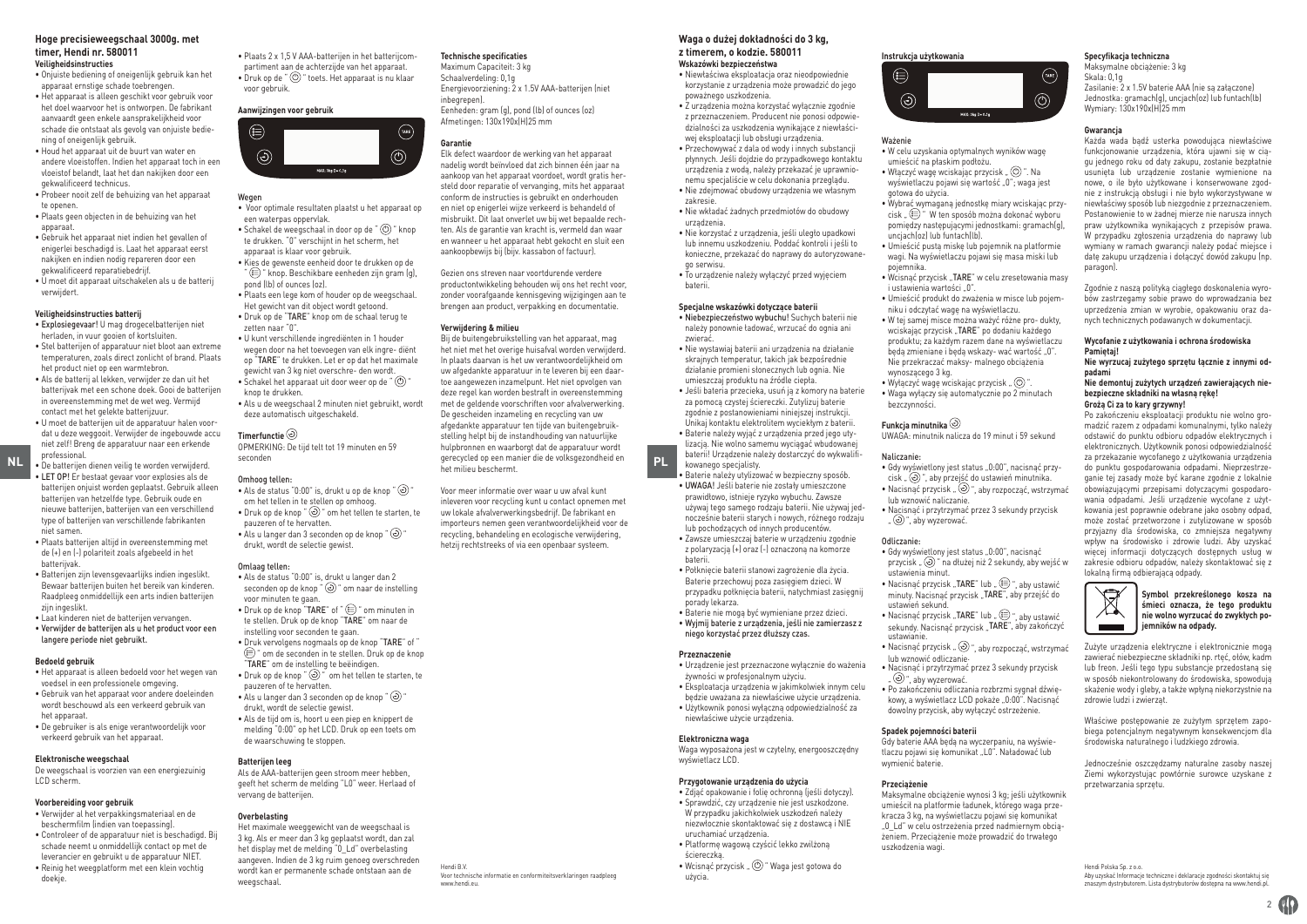## **Balance de cuisine digitale, haute**

#### **précision, 3000 g avec minuteur, Hendi no. 580011 Consignes de sécurité**

- Une exploitation incorrecte ou une mauvaise utilisation de l'appareil peuvent causer de sérieux endommagements de celui-ci.
- L'appareil ne peut être utilisé que conformément à sa destination. Le fabricant n'est pas responsable de dommage quel qu'il soit résultant d'une mauvaise utilisation ou d'une exploitation incorrecte de l'appareil.
- Tenir à l'écart de l'eau et d'autres liquides. En cas de contact accidentel avec l'eau, demander une révision de l'appareil au spécialiste dûment habilité.
- Ne pas enlever le boîtier. • N'insérer aucun objet dans le boîtier.
- Ne pas utiliser l'appareil s'il celui-ci est tombé ou s'il a été endommagé autrement. Soumettre l'appareil à la révision et, si cela est nécessaire, faire réparer par un service de maintenance agréé. • Avant de retirer la batterie, éteignez l'appareil.
- 

### **Instructions spéciales concernant la pile**

- Risque d'explosion! Il est interdit de recharger des piles usées, de les jeter au feu ou de les court-circuiter.
- Ne jamais exposer les piles ou l'appareil à des températures extrêmes, notamment à la lumière directe du soleil ou au feu. Ne posez pas l'appareil sur une source de chaleur.
- En cas de fuites de la pile, retirez-la du compartiment à piles en utilisant un chiffon propre. Eliminez-la conformément aux dispositions du présent mode d'emploi. Evitez le contact avec l'électrolyte qui fuit de la pile.
- **FR** Integree : Connez capparent a un protessionnel masse a zero et regier la valeur « u ».<br>A lettra la produit à proceduit à proceduit à un serou dans le sitions légales. Dans le cas où l'appareil est donné à **IT** • Avant de mettre l'appareil au rebut, il faut retirer les piles. Ne démontez pas vous-même la batterie intégrée ! Confiez l'appareil à un professionnel qualifié.
- 
- Les batteries doivent être mises au rebut en toute sécurité.
- ATTENTION! Si les piles n'ont pas été placées correctement, il y a un risque d'explosion. Utilisez toujours le même type de piles. N'utilisez pas simultanément les piles neuves et utilisées, les piles de différents types ou produites par les différents fabricants.
- Placez toujours les piles dans l'appareil conformément à la polarité (+) et (-) indiquée dans le compartiment à piles.
- L'avalement des piles est dangereux à la vie. Tenez les piles hors de la portée des enfants. En cas d'ingestion, consultez immédiatement un médecin.
- Les piles ne peuvent pas être remplacées par les enfants.
- Retirez les piles de l'appareil si l'appareil n'est pas utilisé pendant longtemps.

### **Utilisation prévue**

- L'appareil est prévu uniquement pour la pesée d'aliments par des professionnels.
- L'utilisation de l'appareil à toute autre fin sera considérée comme une mauvaise utilisation de l'appareil.
- L'utilisateur sera seul responsable de l'utilisation inappropriée de l'appareil.

#### **Balance électronique**

La balance est équipée d'un écran LCD avec une bonne lisibilité d'affichage et qui permet d'économiser de l'énergie.

### **Préparation de l'appareil à l'exploitation**

• Retirez tous les éléments constituant l'emballage, y compris le film protecteur (le cas échéant). • Vérifiez que l'appareil n'est pas endommagé. Si vous constatez un quelconque dommage, contactez immédiatement le fournisseur et n'utilisez pas l'appareil.

• Procédez au nettoyage de la plate-forme de pesée avec un chiffon légèrement humide • Insérez 2 piles AAA de 1,5 V dans le compartiment à piles situé à l'arrière de l'appareil.

 $\bullet$  Appuyer sur la touche « $\circledcirc$ ». La balance est prête à être utilisée.

#### **Notice d'exploitation**



### Pesage

- Pour faire fonctionner la balance de la manière optimale, placez-la sur un support plat. • Mettez la balance en marche en appuyant sur la touche «  $\circledcirc$  » . La valeur «  $0$  » s'affiche automatiquement sur l'écran ; la balance est prête pour être utiliser.
- Sélectionnez l'unité de pesage requise en appuyant sur la touche «  $\textcircled{\texttt{m}}$  ». Ainsi, vous pouvez sélectionner différentes unités : grammes (g), livres (lb) ou onces (oz).
- Mettez une jatte ou un récipient vide sur la plateforme de la balance. Le poids de la jatte ou du
- récipient s'affiche sur l'écran. • Appuyez sur la touche «TARE» pour remettre la masse à zéro et régler la valeur « 0 ».
- Mettez le produit à peser dans la jatte ou dans le récipient et lisez la valeur sur l'écran.
- Il est possible de peser les produits dans la même jatte, après avoir appuyer sur la touche «TARE» après l'ajout de chaque produit ; à chaque fois, les valeurs sur l'écran changent et l'écran affiche la valeur « 0 ». Ne pas dépasser la charge maximale qui est de 3 kg.
- Éteignez la balance, en appuyant sur la touche « » . • La balance s'éteindra automatiquement si vous ne
- l'utilisez pas pendant 2 minutes.

#### **Fonction de minuterie**

REMARQUE : Le temps de comptage est limité à 19 minutes et 59 secondes.

#### Comptage progressif:

• Lorsque le compteur affiche « 0:00 », appuyez sur le bouton «  $\odot$  » pour accéder au réglage du compte à rebours. • Appuyez sur le bouton «  $\odot$  » pour démarrer. interrompre ou reprendre le comptage. • Pour effacer le compte à rebours, appuyez sur le bouton « $\circledcirc$ » pendant plus de 3 secondes.

#### Décomptage:

- Lorsque le compteur affiche : « 0:00 », appuyez sur le bouton « » pendant plus de 2 secondes pour accéder au réglage des minutes. • Appuyez sur le bouton «TARE» ou sur le bouton « » pour régler les minutes. Appuyez sur la touche «TARE» pour accéder au réglage des secondes.
- $\bullet$  Appuyez ensuite sur le bouton «TARE» ou « $\textcircled{\scriptsize{\textsf{m}}}$ » pour régler les secondes. Appuyez sur le bouton «TARE» pour terminer le réglage.
- Appuyez sur le bouton « $\circledcirc$ » pour lancer, interrompre ou reprendre le comptage.

 $\bullet$  Appuyez sur le bouton « $\odot$ » pendant plus de 3 secondes, le compteur s'éteint. • Un bip sonore retentit et l'écran LCD clignote « 0:00 » lorsque le temps est écoulé. Pour arrêter l'avertissement, appuyez sur n'importe quelle touche.

#### **Baisse de capacité de la pile**

Lorsque les piles AAA sont épuisées, le message « L0 » s'affiche à l'écran. Rechargez et remplacez les piles.

#### **Surcharge**

La charge maximale est de 3 kg ; si l'utilisateur met sur la plate-forme une charge dont le poids dépasse 3 kg, le communiqué «0\_Ld» affiche sur l'écran pour avertir d'un dépassement de la charge autorisée. La surcharge est susceptible d'entrainer un endommagement de la balance.

### **Spécifications techniques**

Charge maximale: 3 kg Échelle: 0,1g Alimentation: 2 x 1.5V piles AAA (non incluses) Unité de pesage: grammes (g), livres (lb) ou onces (oz) Dimensions: 130x190x(H)25 mm

#### **Garantie**

Tout vice ou toute défaillance entraînant un dysfonctionnement de l'appareil qui se déclare dans les 12 mois suivant la date de l'achat sera éliminé à titre gratuit ou l'appareil sera remplacé par un appareil nouveau si le premier a été dûment exploité et entretenu conformément aux termes de la notice d'exploitation et s'il n'a pas été indûment exploité ou de manière non conforme à sa destination. La présente stipulation ne porte pas de préjudice aux autres droits de l'utilisateurs prévus par les dispola réparation ou doit être remplacé dans le cadre de la garantie, il y a lieu de spécifier le lieu et la date de l'achat de l'appareil et produire un justificatif nécessaire (par ex. facture ou ticket de caisse).

Conformément à notre politique d'amélioration permanente de nos produits, nous nous réservons le droit d'introduire sans avertissement préalable des modifications à l'appareil, à l'emballage et aux caractéristiques techniques précisées dans la documentation.

#### **Élimination et protection de l'environnement**

En cas de retrait du produit de l'exploitation l'appareil ne peut pas être jeté avec d'autres déchets ménagers. L'utilisateur est responsable de la remise de l'équipement au point de collecte approprié pour l'équipement usagé. Le non-respect des dispositions ci-dessus peut entraîner les pénalités conformément à la réglementation applicable en matière d'élimination des déchets. La collecte sélective et le recyclage des équipements usagés contribuent à la conservation des ressources naturelles et assurent un recyclage sans danger pour la santé et l'environnement.

Pour plus d'informations sur les endroits de collecte des équipements usagés pour le recyclage, contactez la société de collecte des déchets locale. Le producteur et l'importateur ne sont pas responsables du recyclage et du traitement des déchets d'une manière respectueuse de l'environnement directement et dans le système public.

Hendi B.V. Pour plus d'informations techniques et des Déclarations de Conformité, voir www.hendi.eu.

## **Bilancia ad alta precisione 3000g. con**

#### **timer, N. Hendi. 580011 Istruzioni di sicurezza**

- Un uso improprio e scorretto dell'apparecchio può provocarne danni anche gravi. • L'apparecchio deve essere usato conformemente
- allo scopo cui è destinato. Il produttore declina ogni responsabilità per eventuali danni derivanti da un uso improprio dell'apparecchio.
- Tenere lontano dall'acqua e altri liquidi. In caso di contatto accidentale con l'acqua, contattare un tecnico autorizzato per una eventuale revisione. • Non smontare il corpo dell'apparecchio da soli. • Non mettere corpi estranei all'interno dell'apparecchio.
- Non usare l'apparecchio se incidentato o danneggiato. Occorre controllarlo e, se necessario, contattare un centro di assistenza autorizzato per una eventuale riparazione. • Quando si rimuove la batteria, l'apparecchio dev'es-
- sere spento.

### **Istruzioni speciali riguardanti la batteria**

- Rischio di esplosione! Le batterie a secco non devono essere ricaricate, né gettate nel fuoco o cortocircuitate. • Non esporre le batterie o l'apparecchio a tempe-
- rature estreme, come la luce diretta del sole o il fuoco. Non posizionare il prodotto su una fonte di calore. • In caso di fuoriuscita della batteria, rimuoverla dal
- vano della batteria con un panno pulito. Smaltire le batterie in conformità con le disposizioni delle presenti istruzioni per l'uso. Evitare il contatto con elettrolito della batteria.
- Le batterie devono essere rimosse dall'apparecchio prima della rottamazione. Non rimuovere la batteria integrata da soli! Portare l'apparecchio da un professionista qualificato.
- Le batterie devono essere smaltite in modo sicuro.
- ATTENZIONE! Se le batterie non sono state collocate correttamente c'è il rischio d'esplosione. Utilizzare sempre lo stesso tipo di batterie. Non utilizzare simultaneamente le batterie nuove e vecchie, o le batterie di diversi tipi o prodotte da diversi produttori..
- Inserire sempre le batterie nell'apparecchio secondo la polarità (+) e (-) indicata sul vano della batteria.
- L'ingestione delle batterie può essere pericolosa per la vita. Tenere le batterie fuori dalla portata dei bambini. In caso d'ingestione, consultare immediatamente un medico.
- Le batterie non possono essere sostituite da bambini.
- Rimuovere le batterie dall'apparecchio se non si intende usare l'apparecchio per un lungo periodo.

#### **Uso previsto**

- L'apparecchio deve essere utilizzato solo per pesare il cibo in ambito professionale. • L'uso dell'apparecchio per un qualsiasi altro scopo deve essere considerato un cattivo uso del
- dispositivo. • L'utente sarà il solo responsabile per l'uso non
- corretto del dispositivo.

#### **Bilancia elettronica** La bilancia è dotata di un display LCD leggibile ed a

# basso consumo di energia.

- **Operazioni preliminari**
- Rimuovere tutto il materiale d'imballaggio e la pellicola di protezione (se applicabile). • Controllare che l'apparecchio non sia danneggiato. In caso di danni, contattare immediatamente il fornitore e NON utilizzare l'apparecchio.

• Pulire la piattaforma di pesatura con un panno leggermente inumidito.

**Sovraccarico**

strumento. **Caratteristiche tecniche** Portata massima: 3 kg Scala: 0,1g

**Garanzia**

senza notifica alcuna.

**Smaltimento e protezione dell'ambiente** In caso di ritiro dell'apparecchiatura dal funzionamento il prodotto non può essere smaltito con altri rifiuti domestici. L'utente è responsabile della consegna dell'attrezzatura al punto di raccolta appropriato per l'attrezzatura usata. Il mancato rispetto delle disposizioni sopramenzionate può comportare l'imposizione di sanzioni in conformità con le normative vigenti in materia di smaltimento dei rifiuti. La raccolta e il riciclaggio selettivi di attrezzature usate contribuiscono alla conservazione delle risorse naturali e garantiscono il riciclaggio in modo tale da non nuocere alla salute e all'ambiente.

Per ulteriori informazioni sui luoghi di smaltimento delle apparecchiature usate per il riciclaggio, contattare la società locale di raccolta dei rifiuti. Il produttore e l'importatore non sono responsabili per il riciclaggio e il trattamento dei rifiuti in modo ecologico, sia direttamente che nel quadro del

La portata massima della bilancia è pari a 3 kg; qualora sul piatto della bilancia venisse posto un peso superiore a 3 kg, sul display appare la scritta "0 Ld" che significa che è superata la portata massima della bilancia. Il superamento della portata massima della bilancia può causare danni anche irreversibili dello

Alimentazione: 2 x 1.5V batterie AAA (non incluse) Unità di peso: grammi (g), libbre (lb) o once (oz) Dimensioni: 130x190x(H)25 mm

Qualsiasi difetto che influenza la funzionalità del dispositivo che compaia entro un anno dall'acquisto sarà corretto a titolo interamente gratuito o con la sostituzione del prodotto che è stato utilizzato e sottoposto a manutenzione corretta seguendo le istruzioni, senza alcuna violazione. I diritti legali del cliente non sono assolutamente modificati. Nel caso in cui l'intervento di manutenzione o sostituzione sia previsto nel periodo di validità della garanzia, precisare dove e quando si è acquistato il prodotto, possibilmente allegando lo scontrino. In linea con la nostra politica di sviluppo continuo dei prodotti, ci riserviamo il diritto di modificare il prodotto, l'imballo e le specifiche di documentazione,

- Inserire 2 batterie AAA da 1,5 V nell'apposito vano sul retro dell'apparecchio.
- Premere il tasto " ". La bilancia è pronta all'uso.

### **Istruzioni d'uso**



#### Pesata

impostare il valore 0".

display.

pari a 3 kg.

e 59 secondi Conteggio:

per azzerare. Conto alla rovescia:

dei minuti.

per azzerare.

- Per ottimizzare i risultati della pesata, posizionare la bilancia su una superficie ben piatta. • Accendere la bilancia tramite il tasto " $\circledcirc$ ". Sul
- display si visualizza il valore "0" : la bilancia è pronta all›uso. • Scegliere un'unità di pesa desiderata tramite il ta
	- sto" ". È possibile scegliere tra le seguenti unità di pesa: grammi (g), libbre (lb) o once (oz).
- Posare una scodella o un contenitore vuoto sul piatto della bilancia. Sul display si visualizza il peso della scodella o del contenitore. • Premere il tasto "TARE" al fine di azzerare il peso e

• Mettere un prodotto da pesare nella scodella o nel contenitore e leggerne il peso visualizzato sul

• Nella stessa scodella è possibile pesare vari prodotti, premendo il tasto "TARE" ogni qual- volta venga aggiunto un nuovo prodotto da pesare; ogni volta i dati visualizzati sul display saranno modificati e sarà visualizzato il valore "0". Si raccomanda di non superare la porta- ta massima della bilancia

 $\bullet$  Spegnere la bilancia tramite il tasto " $\circledcirc$ " • Se la bilancia non viene utilizzata per 2 minuti, si

NOTA: Il tempo di conteggio arriva fino a 19 minuti

• Nello stato "0:00", premere il pulsante " $\odot$ " per entrare nell'impostazione del conteggio. • Premere il pulsante " $\odot$ " per avviare, mettere in pausa o riprendere il conteggio.<br>• Premere il pulsante " ۞ " per almeno 3 secondi

• Nello stato "0:00", premere il pulsante " $\circledcirc$ " per almeno 2 secondi per entrare nell'impostazione

• Premere il pulsante "TARE" o il pulsante " (=) " per impostare i minuti. Premere il pulsante "TARE" per entrare nell'impostazione dei secondi. • Quindi premere nuovamente il pulsante "TARE" o il pulsante "  $\circledR$ " per impostare i secondi. Premere il pulsante "TARE" per completare l'impostazione. • Premere il pulsante " $\odot$ " per avviare, mettere in

 $\bullet$  Premere il pulsante " $\odot$ " per almeno 3 secondi

• Al termine del tempo, viene emesso un segnale acustico e sul display LCD lampeggia "0:00". Premere qualsiasi tasto per fermare l'avviso. **Deterioramento della capacità delle pile** Quando le batterie AAA si stanno esaurendo, sul display viene visualizzato "L0". Ricaricare le batterie.

pausa o riprendere il conteggio.

spegnerà automaticamente. **Funzionamento del timer** 

 $3$   $\circ$ 

Hendi Polska Sp. z o.o.

sistema pubblico.

Per ottenere più informazioni tecniche e Dichiarazioni di conformità contattare uno dei nostri distributori. L'elenco completo dei nostri distrubitori è disponibile sul sito www.hendi.pl.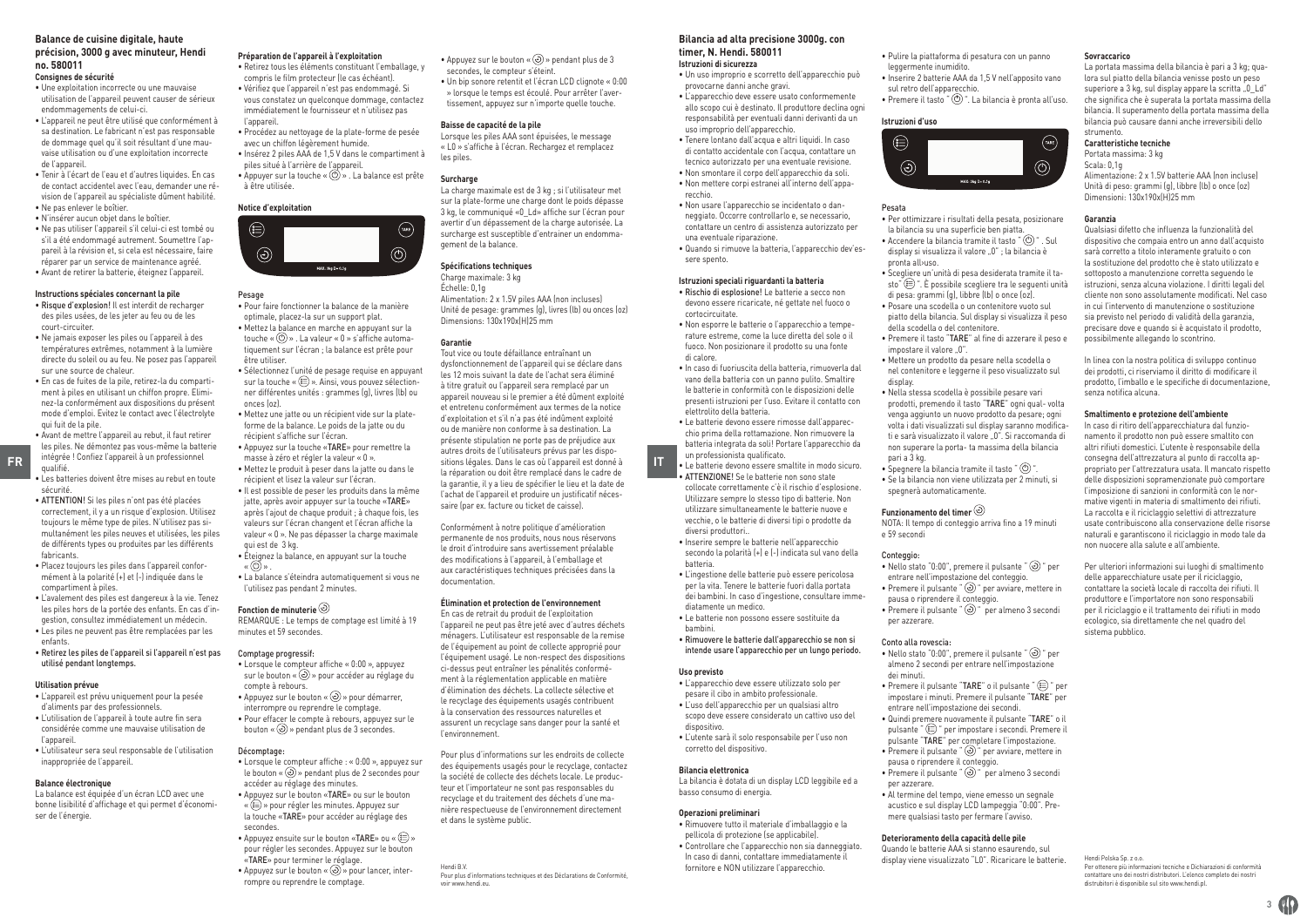#### **Cântar digital de bucătărie, de înaltă precizie, 3000 g cu temporizator, Hendi numărul 580011 Măsuri de siguranţă**

- Folosirea incorectă şi utilizarea necorespunzătoare a aparatului poate duce la deteriorarea gravă a acestuia.
- Aparatul poate fi utilizat numai în scopul pentru care a fost conceput. Producătorul nu îşi asumă niciun fel de responsabilitate pentru defecțiunile rezultate ca urmare a folosirii incorecte şi a utilizării necorespunzătoare.
- Nu introduceți aparatul în apă sau în alte lichide În cazul în care aparatul cade accidental în apă, mergeți cu el la un tehnician autorizat pentru verificare.
- Nu încercați niciodată să deschideți singuri carcasa aparatului.
- Nu introduceți obiecte în interiorul aparatului. • Nu utilizați aparatul dacă acesta a fost scăpat pe
- jos sau deteriorat în alt fel. Dacă este cazul, apelați la un service de reparații autorizat pentru a verifica şi repara aparatul.
- La extragerea bateriei, aparatul trebuie să fie oprit.

### **Instrucţiuni de siguranţă pentru baterii**

- Pericol de explozie! Bateriile uscate nu trebuie reîncărcate, aruncate în foc sau scurtcircuitate. • Nu expuneți bateriile sau aparatele la temperaturi
- extreme precum cele produse de lumina solară directă sau foc. Nu puneți produsul pe o sursă de căldură.
- Dacă bateriile sunt consumate scoateți-le din compartiment folosind o cârpă uscată. Bateriile trebuie eliminate în conformitate cu reglementările. Evitați contactul cu acidul din bateriile consumate.
- RO **ROPIS EXECUTE RUP**<br>**RUP Bateriile trebuie eliminate în siguranță.** Curie de **Funcția de cronometru** acestei reguli poate fi penalizată în conformitate cu profitate cu • Anterior casării, trebuie scoase bateriile din aparat. Nu extrageți dumneavoastră bateria integrată! Duceți aparatul la un specialist calificat.
	- Bateriile trebuie eliminate în siguranță. • ATENȚIE! Montajul incorect al bateriilor prezintă risc de explozie. Trebuie utilizate numai baterii de același tip. Nu folosiți baterii vechi împreună cu baterii noi și nici baterii de diverse tipuri provenite de la diverși producători.
	- Introduceți bateriile doar cu polaritatea (+) și (-) corectă, așa cum se arată în compartimentul bateriilor.
	- Bateriile pun viața în pericol dacă sunt înghițite. Toate bateriile trebuie depozitate în locuri ferite de accesul copiilor. În cazul în care bateriile sunt înghițite trebuie solicitat imediat ajutor medical.
	- Nu lăsați copiii să schimbe bateriile. • Scoateți bateriile ori de câte ori urmează să nu
	- utilizați produsul o perioadă mai îndelun- gată de timp.

### **Utilizare preconizată**

- Aparatul a fost destinat utilizării pentru cântărirea produselor alimentare în mediul profesional. • Utilizarea aparatului în orice alt scop se consideră
- utilizare eronată. • Utilizatorul va fi unicul responsabil în caz de utilizare neadecvată.

#### **Cântar electronic**

Cântarul este dotat cu un afişaj LCD uşor de citit şi cu funcție de economisire a energiei.

#### **Pregătirea aparatului pentru utilizare**

- Îndepărtați complet ambalajul și folia de protecție (dacă este cazul). • Verificați că aparatul nu este deteriorat. În cazul
- în care există semne de deteriorare, contactați imediat furnizorul și NU utilizați aparatul.
- Curățați platanul de cântărire cu o lavetă umezită
- ușor.

• Introduceți 2 baterii AAA de 1,5 V în compartimentul bateriilor situat pe partea din spate a aparatului. • Apăsați butonul " ". Acum cântarul este gata de utilizare. **Suprasarcină** în care utilizatorul a aşezat pe cântar un produs care

#### **Instrucţiuni de utilizare**



### Cântărire

• Pentru rezultate optime, aşezați cântarul pe o suprafață plană. • Apăsați butonul " " pentru a porni cântarul. Pe

ecran va apărea afișat  $.0"$ , iar acum cântarul este gata de utilizare. • Selectați unitatea de măsură dorită prin apăsarea

- butonului " $\circledR$ ". În acest fel puteți alege între grame (g), kilograme (lb) sau uncii (oz). • Plasați un bol sau recipient gol pe suprafața cântarului. Afişajul va indica acum greutatea bolului sau
- a recipientului. • Apăsați butonul "TARE" pentru a reseta cântarul

la "0". • Aşezați produsul care urmează a fi cântărit în bol

sau în recipient şi citiți greutatea afişată pe ecran. • Puteți cântări diverse produse în acelaşi bol apăsând butonul "TARE" după adăugarea fiecărui produs, fapt ce va reseta afișajul la "0" de fiecare dată. Aveți grijă să nu depăşiți greutatea maximă de 3 kg.  $\bullet$  Opriti cântarul apăsând butonul " $\circledcirc$ " • Dacă nu folosiți cântarul timp de 2 minute se va dezactiva automat.

### **Funcția de cronometru**

OBSERVAȚIE: Durata cronometrată este de până la 19 minute și 59 de secunde.

#### Numărătoarea pozitivă:

• Pentru a accesa setările de numărătoare pozitivă, în starea "0:00" anăsați butonul " $\langle \cdot \rangle$ " • Pentru a porni, întrerupe sau relua numărătoarea apăsați butonul "  $\circledcirc$  $\bullet$  Dacă apăsați butonul " $\odot$ " timp de peste 3 secunde setările se anulează.

#### Numărătoarea inversă:

- Din: starea "0:00" apăsați butonul "  $\odot$  " timp de peste 2 secunde, pentru a accesa setarea minutelor. • Pentru a seta minutele apăsați butonul "TARE" sau
- " (E) ". Pentru a seta secundele apăsați butonul "TARE".
- $\bullet$  Apoi apăsați din nou butonul "TARE" sau " $\circled{\varepsilon}$ " pentru a seta secundele. Pentru a încheia setările apăsați butonul "TARE".
- Pentru a porni, întrerupe sau relua numărătoarea anăsați butonul " (c) "
- Dacă apăsați butonul "  $\odot$ " timp de peste 3 secunde setările se anulează.
- La terminarea timpului este emis un semnal sonor, iar pe ecranul LCD se aprinde intermitent "0:00". Pentru oprirea avertismentului apăsați orice tastă.

#### **Descărcarea bateriilor**

Atunci când bateriile AAA rămân fără tensiune, pe ecran va fi afișat "L0". Reîncărcați sau înlocuiți bateriile.

> Hendi B.V. Pentru informații tehnice și Declarația de Conformitate consultați www.hendi.eu.

Greutatea maximă a cântarului este de 3 kg; în cazul

depăşeşte 3 kg, atunci cântarul va afişa mesajul "0\_Ld"pentru a semnala suprasarcina. Dacă sarcina este prea mare, aceasta ar putea cauza chiar defec-

Alimentare: 2 x 1.5V baterii AAA (nu sunt incluse). Unitate de măsură: grame (g), kilograme (lb) sau

Orice defecțiune care afectează funcționarea aparatului apărută la mai puțin de un an de la cumpărarea acestuia va fi remediată prin reparație sau înlocuire gratuită, cu condiția ca aparatul să fi fost folosit și întreținut conform instrucțiunilor nu să nu fi fost bruscat sau folosit necorespunzător în vreun fel. Drepturile dumneavoastră legale nu sunt afectate. Dacă aparatul este în garanție, menționați când și de unde a fost cumpărat și includeți dovada cumpărării

Conform politicii noastre de dezvoltare continuă a produsului, ne rezervăm dreptul de a modifica produsul, ambalajul și documentația fără notificare. **Eliminarea și mediul înconjurător** La dezafectarea aparatului, produsul nu trebuie aruncat împreună cu alte deșeuri menajere. În schimb, este responsabilitatea dumneavoastră să eliminați echipamentul uzat prin predarea acestuia la un punct de colectare desemnat. Nerespectarea reglementările aplicabile privind eliminarea deșeurilor. Colectarea separată și reciclarea echipamentului dumneavoastră uzat la momentul debarasării contribuie la conservarea resurselor naturale și asigură realizarea reciclării într-un mod care protejează sănătatea ființelor umane și a mediului. Pentru informații suplimentare privind modul în care puteți preda deșeurile dumneavoastră în scopul reciclării, vă rugăm să contactați compania locală de colectare a deșeurilor. Producătorii și importatorii nu își asumă responsabilitatea cu privire la reciclarea, tratarea și eliminarea ecologică a deșeurilor, fie direct, fie prin intermediul unui sistem public.

tarea permanentă a cântarului. **Specificaţii tehnice** Capacitate maximă: 3 kg Subdiviziune: 0,1g

Dimensiuni: 130x190x(H)25 mm

uncii (oz)

**Garanție**

(de ex. chitanța).

### **Весы высокой точности до 3 кг, с таймером, № Hendi 580011**

**Указания по безопасности** • Неправильная эксплуатация и неправильное использование устройства могут привести к серьезным повреждениям.

• Устройство можно использовать только по назначению. Производитель не несет ответственности за ущерб в результате неправильного использования устройства или его эксплуатации.

• Беречь от воды и других жидкостей. В случае случайного контакта устройства с водой, его следует передать уполномоченному специалисту для проведения осмотра.

• Не открывайте корпус устройства своими силами. • Не вставляйте никакие предметы в корпус устройства.

• Не используйте устройство, если оно упало или повредилось каким-то другим образом. Его следует проверить и, при необходимости, передать в ремонт в автори- зованный сервис. • Перед извлечением батареек устройство нужно выключить.

#### **Особые указания, касающиеся батареек**

- Опасность взрыва! Сухие батарейки нельзя перезаряжать, бросать в огонь или замыкать накоротко.
- Не подвергайте батарейки или устройство воздействию экстремальных температур, например прямых солнечных лучей или огня. Не ставьте изделие на источник нагрева.
- При протекании батарейки, удалите её из батарейного отсека с помощью чистой ткани. Утилизируйте батарейки в соответствии с положениями настоящего руководства. Избегайте контакта с вытекшим из батарейки электролитом. • Перед утилизацией батарейки необходимо из-

влечь из устройства. Не извлекайте встроенный аккумулятор самостоятельно! Отнесите устройство квалифицированному специалисту.

• Батарейки необходимо утилизировать безопасным способом.

• ВНИМАНИЕ! Если батарейки не были правильно установлены, существует опасность взрыва. Всегда используйте один и тот же тип батареек. Не используйте одновременно старые и новые батарейки или различного вида, или от других производителей.

• Всегда устанавливайте батарейки в устройстве в соответствии с полярностью (+) и (-), которая указана в батарейном отсеке.

• Проглатывание батареек может быть опасным для жизни. Храните батарейки в недоступном для детей месте. В случае проглатывания батарейки,

- немедленно обратитесь к врачу. • Дети не могут заменять батарейки.
- Извлеките батарейки из устройства, если вы не собираетесь использовать его в течение длительного времени.

#### **Предполагаемое использование**

- Настоящее устройство предназначается только для взвешивания пищевых продуктов в профессиональных целях. • Использование устройства для любой другой цели считается использованием не по назна-
- чению. • Пользователь несет исключительную ответственность за неправильное использование данного

устройства.

#### **Электронные гастрономические весы**

Весы оснащены четким энергоэффективным ЖК-дисплеем.

#### **Подготовка устройства к использованию**

**Снижение емкости батареи**

замените батарейки. **Перегрузка**

повреждению весов. **Техническая спецификация** Максимальная нагрузка: 3кг Шкала: 0,1г

Размеры: 130x190x(H)25 мм

чековую квитанцию.

комплект)

фунтах(lb)

**Гарантия**

Когда батарейки AAA разряжаются, на дисплее отображается « L0 ». Перезарядите устройство или

Максимальная перегрузка составляет 3 кг; если пользователь положил груз на платформу, вес которого превышает 3 кг, на дисплее появится сообщение  $\overline{0}$  Ld"лля предостережения от перегрузки. Перегрузка может привести к необратимому

Питание: 2 x 1,5В батареи ААА (не входят в

Единица измерения: граммах(г), унциях(oz) или

Любая недоделка или поломка, которая влечет за собой неправильную работу устройства, которая будет выявлена в течение первого года от даты покупки, будет устранена бесплатно, или же все устройство будет заменено новым, если оно эксплуатировалось и обслуживалось согласно инструкции по обслуживанию и не использовалось неправильно, или в разрез с назначением. Данное положение ни коей мере не нарушает иных прав потребителя, изложенных в законодательстве. В случае заявления устройства в ремонт или на замену в рамках гарантии, следует указать место и дату покупки устройства и приложить счет, или

Согласно нашей политике совершенствования наших продуктов оставляем за собой право на ввод изменений в конструкцию, упаковку и в технические параметры, указываемые в технической документации без предупреждения. **Утилизация и защита окружающей среды** В случае вывода оборудования из эксплуатации, продукт нельзя утилизировать вместе с другими бытовыми отходами. Пользователь несет ответственность за передачу оборудования в соответствующий пункт приёма техники бывшей в употреблении. Несоблюдение вышеуказанного положения может привести к наложению штрафов в соответствии с действующими правилами в отношении утилизации отходов. Селективный сбор и утилизация использованного оборудования способствуют сохранению природных ресурсов и обеспечивают рециркуляцию таким образом, который не вреден для здоровья и окружающей среды. Для получения дополнительной информации о том, где можно отдать использованное оборудование для утилизации, обратитесь в местную компанию по сбору отходов. Производитель и импортер не несут ответственности за рециркуляцию и переработку отходов экологически безопасным способом, как непосредственно, так и в рамках

- Снимите все упаковочные материалы и защитную пленку (если есть).
- Убедитесь, что устройство не повреждено. В случае любых повреждений немедленно обратитесь
- к поставщику и НЕ используйте устройство. • Очистите платформу для взвешивания слегка влажной тряпкой.
- $\bullet$  Вставьте 2 батарейки типа  $\Delta\Delta\Delta$  на 1,5 В в аккумуляторный отсек на задней стороне устройства. • Нажать кнопку « ® ». Весы готовы к использованию.

#### **Руководство по применению**



#### Взвешивание

- Для получения лучших результатов, весы установить на плоской поверхности.
- Включить весы, нажимая на кнопку « $\circledcirc$ » На дисплее появится значение « 0 »; весы готовы к использованию.
- Выбрать необходимую единицу измерения, нажимая на кнопку « ». Таким образом, вы можете выбрать одну из следующих единиц: граммах(г),унциях(oz) или фунтах(lb).
- Поместить пустую миску или контейнер на платформу весов. На дисплее появится вес миски или контейнера.
- Нажать кнопку «TARE » для сброса веса или установки значения « 0 ».
- Поместить взвешиваемый продукт в миску или контейнер и снять показания веса на дисплее.
- В этой же миске можно взвешивать разные продукты, нажимая кнопку «TARE » после добавления каждого продукта; каждый раз данные на дисплее будут изменяться и показывать значение « 0 » . Не превышать максимальный вес в размере 3 кг.
- Выключить весы, нажимая кнопку « $\circledcirc$ ». • Если вы не пользуетесь весами в течение 2 минут, они автоматически отключаются.

#### **Функция таймера**

ПРИМЕЧАНИЕ. Время счета составляет до 19 минут 59 секунд.

#### Подсчет:

- В состоянии « 0:00 » нажмите кнопку «  $\odot$  ». чтобы перейти к настройке подсчета;
- Нажмите кнопку «  $\odot$  », чтобы начать, приостановить или возобновить подсчет;
- Улерживайте кнопку « $\odot$ » более 3 секунд, чтобы все очистить.

#### Обратный отсчет:

все очистить;

• в состоянии « $0.00$  » удерживайте кнопку « $\circledcirc$ ) » более 2 секунд, чтобы перейти к настройке минут; • нажмите кнопку «ТАRE » или « » , чтобы установить минуты. Нажмите кнопку « TARE »,

• нажмите кнопку « », чтобы начать, приостано-

• удерживайте кнопку «  $\odot$  » более 3 секунд, чтобы

• по истечении отсчета звучит звуковой сигнал и на ЖК-дисплее мигает «0:00». Нажмите любую клавишу, чтобы отключить предупреждение.

чтобы перейти к настройке секунд; • нажмите кнопку «ТАRE » или « $\circledast$  » еще раз, чтобы установить секунды. Нажмите кнопку «TARE »,

чтобы завершить настройку;

вить или возобновить подсчет;

Hendi Polska Sp.z o.o.

можно найти на сайтеwww.hendi.eu.

государственной системы.

Для получения технической информации и сертификата соответствия, свяжитесь с нашим дистрибьютором. Список дистрибьюторов

 $4$  CD